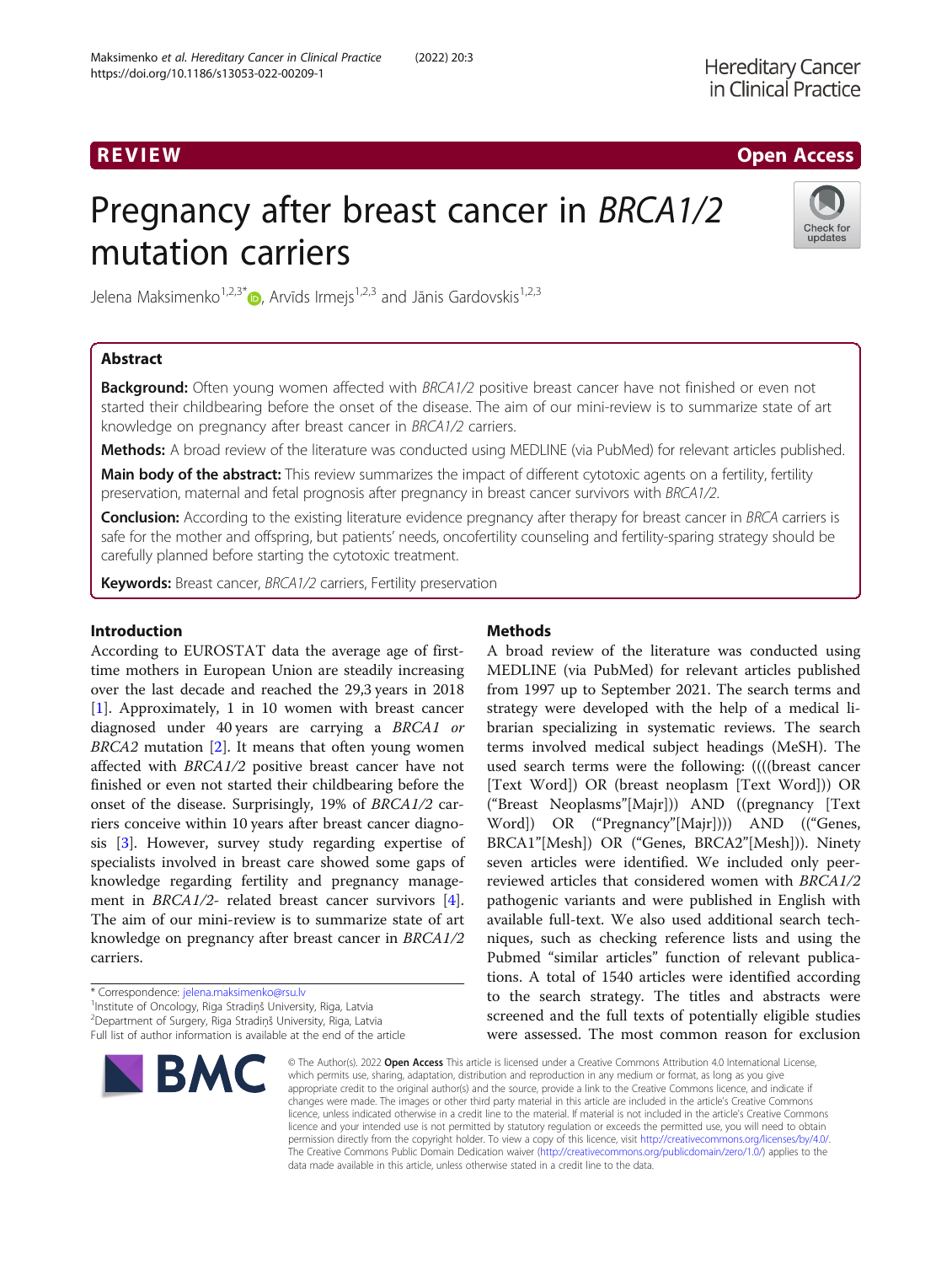<span id="page-1-0"></span>of studies was: 1) study population not tested or negative for BRCA1/2 pathogenic variants; 2) grey literature: conference/congress proceedings and abstracts, book chapters, dissertations, letter to editor, opinion, case reports. Priority was given to meta-analyses, systematic reviews and multicentric studies.

Finally, we included 85 articles in the study. Only 2 out of 85 manuscripts reported cohorts on pregnancy after BRCA1/2 positive breast cancer (248 cases in total, see Table 1). Other articles mainly addreses different aspects of cytotoxic therapy and its impact on fertility (44 out of 85) as well fertility preservation strategies 24 out of 85. In 8out of 85 and 7out of 85 articles maternal and fetal prognosis was analysed, respectively. Overlapping of topics among articles exists. All 85 articles are listed in respective chapters and references.

#### Fertility, cytotoxic therapy and BRCA1/2 mutation

BRCA1/2 play a critical role in the double- strand DNA break repair by homologous recombination [[8,](#page-4-0) [9\]](#page-4-0). As a result of impaired DNA repair, double-strand breaks accumulate in oocytes of mice heterozygous for a BRCA1 mutation, accelerate oocyte aging and decrease the oocyte reserve by initiating the oocyte apoptosis [\[10,](#page-4-0) [11](#page-4-0)]. Recent studies have shown the earlier onset of natural menopause in BRCA1/2 pathogenic variant carriers by median 1.5–4 years compared to unaffected women  $[6, 6]$  $[6, 6]$ [12\]](#page-4-0). However, Collins et al., shows no difference in the age of onset of natural menopause between BRCA1/2 pathogenic variants carriers and non-carriers [[13\]](#page-4-0).

According to ASCO and ESMO guidelines, the choice of the systemic neo/adjuvant chemotherapy in BRCA1/2 carriers with breast cancer should be based on the same prognostic parameters as in the case of non-carriers [[14](#page-4-0), [15\]](#page-4-0). As 80% of BRCA1/2 positive breast cancers are triple negative, vast majority of cases are undergoing chemotherapy [[16,](#page-4-0) [17](#page-4-0)]. In the following paragraph we will report on the impact of different cytotoxic agents on a fertility.

At the moment, addition of platinum salts to anthracycline- taxane chemotherapy backbone in BRCA1/2 pathogenic variant carriers with breast cancer remains controversial [\[18](#page-4-0), [19\]](#page-4-0). According to Byrski et al., 61% of BRCA1 patients, who underwent platinum-based therapy achieved pCR (complete pathological response) [\[20](#page-4-0)]. However, in the randomized, multicenter, phase II study a single agent cisplatinum showed a lower pCR rates in BRCA1/2 pathogenic variant carriers with HER2 negative breast cancer compared to routine combination of doxorubicin and cyclophosphamide [[21](#page-4-0)]. Exposure to doxorubicin carry an intermediate risk of losing fertility by initiating DNA double strand breaks P<sup>−</sup> 63- dependent apoptosis in primordial follicles as well as microvascular and stromal damage of ovaries [\[22,](#page-4-0) [23](#page-4-0)]. The alkylating agent cyclophosphamide carry a high risk of infertility by accelerating phosphorylation of proteins that cause primordial follicle activation with subsequent apoptosis resulting in "burnout" of ovarian reserve [[24\]](#page-4-0). Cisplatin/ carboplatin cause an intermediate infertility risk by binding to DNA and triggering normal transcription and replication mechanisms [\[23](#page-4-0)].

Olaparib (Poly (ADP-ribose)- polymerase (PARP) inhibitor) appears promising in *BRCA1/2* pathogenic variant carriers with HER2 negative breast cancer in II-III stage. In the last randomized, double-blind, phase 3 study Olaparib significantly increased 3-year invasive disease-free survival [[25\]](#page-4-0). By inhibiting ADP-ribose polymerase Olaparib blocks the repair of single-strand DNA breaks and cause the synthetic lethality in BRCA -deficient cells and also impairs angiogenesis by inhibiting vascular endothelial growth factor (VEGF) [\[26](#page-5-0)–[28\]](#page-5-0). In ovarian tissue VEGF stimulates the follicular growth, promotes survival and regulates the development of primordial follicles [\[29\]](#page-5-0). Therefore, Olaparib has a direct gonadotoxic effect by causing genomic instability in oocytes, promoting oocyte apoptosis and indirect (antiangiogenic) effect. As result, Olaparib significantly reduces ovarian reserve and lower number of oocytes retrieved after ovarian stimulation for IVF [[30\]](#page-5-0). Additionally, animal models showed an increased rate of apoptosis of BRCA1- deficient oocytes in response to chemotherapyinduced DNA damage compared to control [\[31\]](#page-5-0). These findings in the animal studies were directly in line with the clinical findings in carriers of BRCA pathogenic variant. Carriers of BRCA pathogenic variant after breast cancer treatment showed gravely diminished ovarian

Table 1 Maternal and fetal prognosis in pregnancy after breast cancer treatment in carriers of BRCA1/2 pathogenic variants

| Reference                            | Number<br>οf<br>patients | Median age<br>at diagnosis,<br>years | <b>Breast cancer treatment</b>                                                                                               | Median<br>age at<br>birth,<br>years | Maternal | <b>Delivery</b><br>prognosis complications,<br>$\%$ | <b>Birth</b><br>defects<br>in fetus,<br>% |
|--------------------------------------|--------------------------|--------------------------------------|------------------------------------------------------------------------------------------------------------------------------|-------------------------------------|----------|-----------------------------------------------------|-------------------------------------------|
| Lambertini<br>et al., 2020<br>[3, 5] | 195                      | 30                                   | Chemotherapy in 94.4% (anthracycline and/or<br>taxane in 96,7%); Hormone therapy in 91%<br>(Tamoxifen and/or GnRHa in 84.7%) | 35.7                                |          | No impact 11.6, no impact                           | 1.8, no<br>impact                         |
| Valentini<br>et al., 2013<br>[6, 7]  | 53                       | 32.5                                 | Chemotherapy in 83.5%; Tamoxifen in 16.7%                                                                                    | 35                                  |          | No impact Not evaluated                             | Not<br>evaluated                          |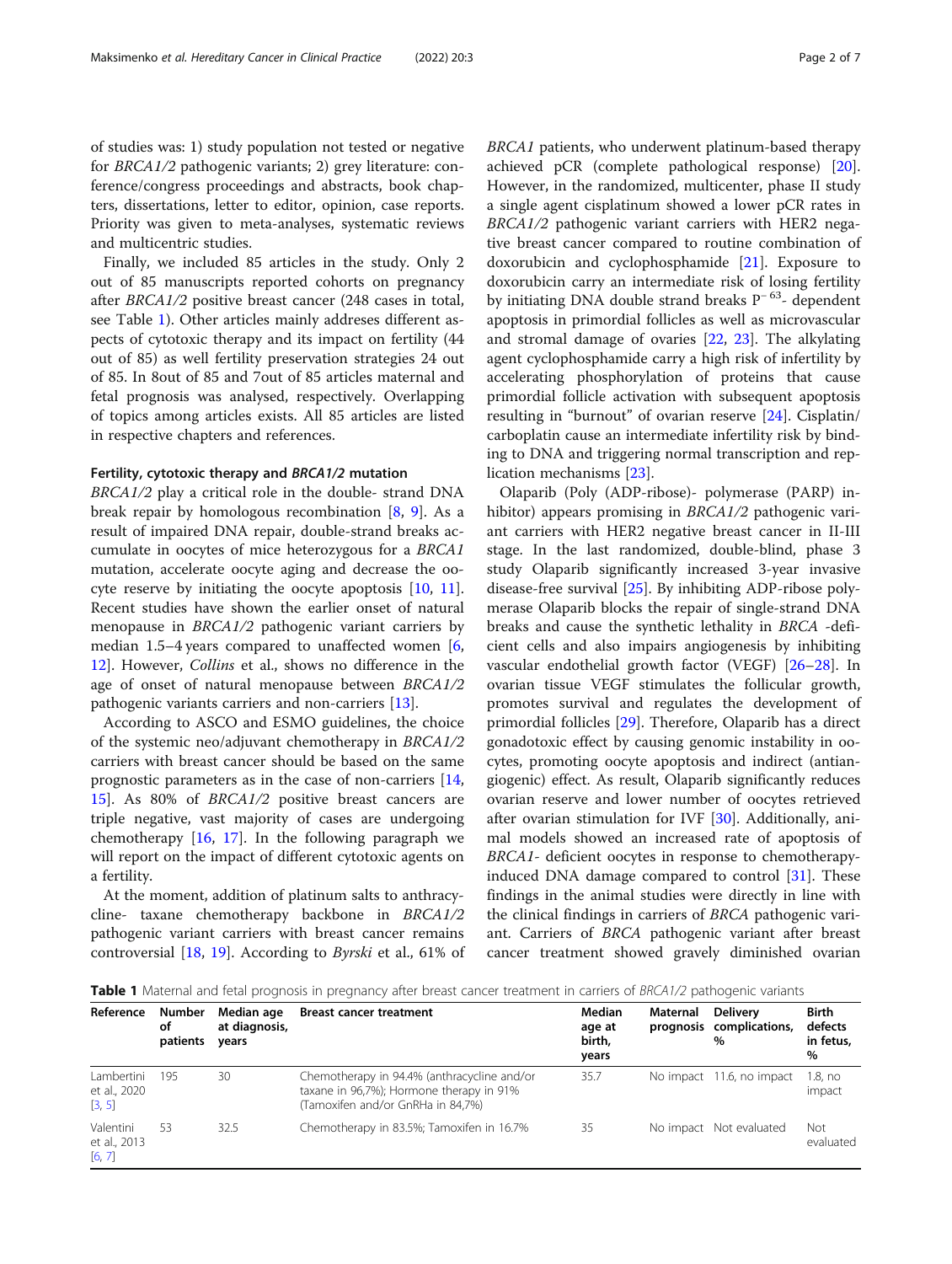reserve measured using AMH levels compared to noncarriers  $[31-33]$  $[31-33]$  $[31-33]$ . In contrast, other studies show no significant difference in AMH levels at breast cancer diagnosis between carriers of BRCA pathogenic variants and non-carriers [[34](#page-5-0)–[38\]](#page-5-0).

In spite of severe adverse effects of systemic therapy on a potential fertility, about 80% of carriers of BRCA1/2 pathogenic variants, who became pregnant after therapy, conceived naturally with the median time between breast cancer and pregnancy 4.5 years. There was a longer median time between breast cancer diagnosis and pregnancy in hormone receptor-positive group compared to hormone receptor- negative group (6,3 years versus 4,0) years, respectively) [[3](#page-4-0)]. This may be explained by the need for more extended hormone therapy in patients with hormone receptor positive breast cancers [[39\]](#page-5-0). Carrying BRCA1 and BRCA2 pathogenic variant is associated with 44 and 17% of risk of developing an ovarian cancer up to the age of 80  $[40]$  $[40]$ . In patients with the previous breast cancer an annual risk of subsequent ovarian cancer is 1.3% for carriers of BRCA1 pathogenic variant and 0.8% for carriers of BRCA2 pathogenic variants with the median age at diagnosis of 51 years in carriers of BRCA1 pathogenic variant and 54.8 years in carriers of BRCA2 pathogenic variant [\[41\]](#page-5-0). Therefore, the risk- reducing bilateral salpingoophorectomy should be considered at age 35–40 years in carriers of BRCA1 pathogenic variant and at age 40–45 years in carriers of BRCA2 pathogenic variant, which is another threat to a potential pregnancy [[39\]](#page-5-0). However, there is still the possibility of having a full- term pregnancy in patients without simultaneous hysterectomy, if timely fertility preservation strategy is in place [[42](#page-5-0)].

There are several lines of evidence suggesting the tubal origin of the ovarian cancer in carriers of BRCA1/2 pathogenic variant [\[43,](#page-5-0) [44\]](#page-5-0). However, at present, prophylactic salpingectomy with delayed oophorectomy could be conducted in carriers of BRCA1/2 pathogenic variant only during ongoing clinical trials [\[45](#page-5-0)–[48\]](#page-5-0).

# Fertility preservation for breast cancer survivors with BRCA1/2 pathogenic variant

In general, there are two main fertility preservation strategies for patients undergoing systemic therapy. First is aimed to collect oocytes/embryo before the onset of cytotoxic therapy for a later use, while second approach is focused to the preservation of oocytes during the chemotherapy by the means of special medication.

Oocyte and embryo cryopreservation with or without previous ovarian stimulation with letrozole and folliclestimulating hormone (first strategy) are considered to be the first-line fertility preservation approach in carriers of BRCA pathogenic variant before chemotherapy initiation [[4,](#page-4-0) [39](#page-5-0), [49\]](#page-5-0). Previous studies showed, that the randomstart controlled ovarian stimulation is as affective as early follicular phase-start controlled ovarian stimulation with similar number of retrieved oocytes [\[50](#page-5-0), [51\]](#page-5-0). However, random-start controlled ovarian stimulation still may delay the chemotherapy for 2–3 weeks [[52\]](#page-5-0). So, in the cases when an urgent initiation of chemotherapy is needed retrieval of immature eggs with further in vitro maturation could be performed [[52\]](#page-5-0). This procedure requires only day case laparoscopy, which is possible to fit in between disclosure of breast cancer diagnosis and start of therapy, avoiding any considerable delays. Controlled ovarian stimulation with Letrozole supplementation (COSTLES) is considered to be safe in carriers of BRCA1/2 pathogenic variants with ER+ and ER- breast cancers, regardless of short increase in estradiol levels [[53,](#page-5-0) [54\]](#page-5-0).

According to the three largest randomized studies and recent meta-analysis temporary ovarian suppression with gonadothropin-releasing hormone agonists (GnRHa) during cytotoxic therapy (second strategy) is associated with reduced risk of premature ovarian failure and with possible increase in pregnancy rate with no impact on breast cancer prognosis [\[55](#page-5-0)–[58\]](#page-5-0). 95% of early breast cancer patients aged < 40 years accepted temporary ovarian suppression with GnRHa during chemotherapy, but only 1 in 3 patients accepted oncofertility counseling and 1 in 5 patients accepted to undergo oocyte/ovarian tissue cryopreservation. Interestingly, that patients with hormone-receptor positive breast cancer accepted ovarian and/or fertility preservation more frequently compared to patients with hormone-receptor negative breast cancer. Reasons for refusal were completion of childbearing and concerns about delaying the chemotherapy [[59\]](#page-5-0). Taking into account the current scientific evidence temporary ovarian suppression with a GnRHa during cytotoxic therapy should be considered as a standard option for ovarian function preservation in premenopausal breast cancer patients with or without BRCA1/2 pathogenic variant [\[5\]](#page-4-0). However, in premenopausal breast cancer patients with or without BRCA1/2 pathogenic variant temporary ovarian suppression with a GnRHa during cytotoxic therapy should not be used as the main method for fertility preservation [\[4](#page-4-0), [5,](#page-4-0) [49,](#page-5-0) [60\]](#page-5-0). In patients with or without *BRCA1/2* pathogenic variant, who are planning pregnancy after breast cancer treament GnRHa should be offered only after cryopreservation procedures (if accessible) [\[4](#page-4-0), [5](#page-4-0), [49](#page-5-0), [55](#page-5-0), [60\]](#page-5-0).

Mice heterozygous for a BRCA1 pathogenic variants showed lower oocyte yield in response to ovarian stimulation compared to wild-type [[10\]](#page-4-0). Similarly, Oktay et al., showed 38.5 times lower response to controlled ovarian stimulation with co-administration of letrozole with gonadotropins in BRCA1 carriers with smaller numbers of oocytes produced compared to non-carriers  $[61]$  $[61]$ . Few more studies also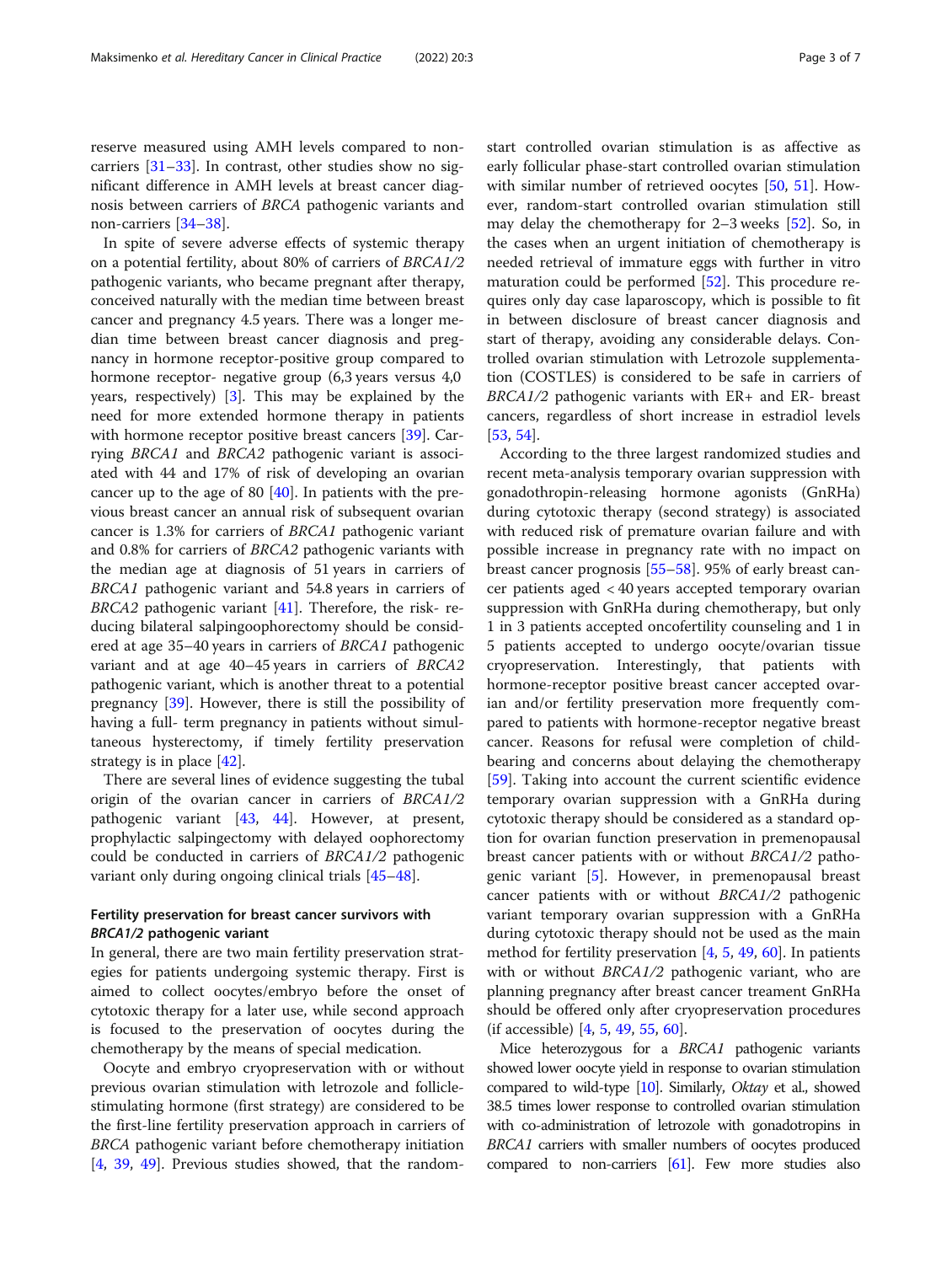showed premature ovarian insufficiency with decreased ovarian reserve and lower number of oocyte yield [\[32,](#page-5-0) [62](#page-5-0)]. In contrast, other studies showed no difference in response to IVF in BRCA carriers compared to non-carriers [\[34,](#page-5-0) [35](#page-5-0), [63\]](#page-6-0). According to the expert meeting a possible impaired reproductive capacity in patients with BRCA1/2 pathogenic variants should be taken into account during fertility preservation counseling [[64\]](#page-6-0). The multicenter retrospective study, that included 30 centers worldwide, showed an older age and a higher delivery complication rate in breast cancer survivors harboring BRCA1/2 pathogenic variant after assisted reproductive techniques compared to natural conception (22.7% versus 4.1%) [\[65](#page-6-0)]. However, according to population- based studies pregnancies achieved using assisted reproductive techniques and older age at conception were associated with higher maternal morbidity compared to natural pregnancies [\[66,](#page-6-0) [67\]](#page-6-0).

Pathogenic mutations in the BRCA1/2 are inherited in the autosomal dominant pattern with 50% chance of transmitting of pathogenic gene variant to each offspring [[7\]](#page-4-0). In vitro fertilization (IVF) with preimplantation genetic testing (PGD) could be used to avoid the passing of copy of the mutated gene to children [\[68](#page-6-0)]. The metaanalysis performed by *Quinn* et al., showed that only 35% of individuals with hereditary cancer syndromes have some knowledge about PGT [[69](#page-6-0)]. 33–90% of carriers of BRCA1/2 pathogenic variant accepted the use of PGT [\[69](#page-6-0)]. However, carriers of *BRCA1/2* pathogenic variant with a personal history of cancer considered more likely to accept PGT compared with carriers of BRCA1/2 pathogenic variant without personal history of cancer [[70](#page-6-0), [71](#page-6-0)].

PGT was showed as a suitable method in carriers of BRCA1/2 pathogenic variant with and without personal history of cancer, according to the largest published experience, there 70 couples were included [\[72](#page-6-0)]. In addition, observational cohort study showed comparable 5-year old children physical and neurological development milestones born after PGD, IVF and natural conception [[73](#page-6-0)]. However, 3-fold increase in the risk of preeclampsia was observed among pregnancies after IVF and PGT compared with pregnancies after IVF without PGT. No difference in neonatal outcomes was observed among pregnancies after IVF with and without PGT [[74](#page-6-0)].

# Maternal prognosis after pregnancy and the role of carrying the BRCA1/2 mutation

Current evidence suggests that pregnancy after BRCA1/2 positive breast cancer treatment is safe and do not negatively influence the maternal prognosis. In the largest, multicenter retrospective study pregnancy showed no impact on distant recurrence and overall survival, regardless of hormone receptor status, in BRCA1/2 positive breast cancer patients with the median follow-up of 8,3 years [\[3](#page-4-0)]. Interestingly, that in the subgroup analysis pregnancy after breast cancer treatment was associated with the improved disease-free survival in BRCA1 carriers (144 cases) and with the possible negative impact on disease-free survival in BRCA2 carriers. However, these results should be interpreted with caution due to the low number of BRCA2 carriers (only 49 patients) included in the analysis. Additionally, Valentini A et al., showed better 15-years overall survival in BRCA1/2 carriers (128 cases) with pregnancy-associated breasst cancer and pregnancy after breast cancer treatment compared to BRCA1/2 carriers without pregnancy (191 cases) after breast cancer treatment (93.6 and 88.6%, re-spectively) [\[7](#page-4-0)]. In the study published by *Lambertini* et al., BRCA1/2 carriers who got pregnant following breast cancer diagnosis were younger at diagnosis, more likely with T1 tumors, without lymphnode involvement [[3\]](#page-4-0). This could be explained by the "healthy mother effect"- patients with better breast cancer prognosis decide to become pregnant more frequently [[75](#page-6-0)]. It is traditionally recommended to postpone pregnancy at least 2 years after treatment of breast cancer to allow to finish adjuvant therapies and identify patients with early relapse [[76,](#page-6-0) [77](#page-6-0)]. However, according to large, population- based study, 54% of breast cancer patients (62 BRCA1/2 carriers), who became pregnant, conceived less than 2 years after diagnosis [\[78](#page-6-0)]. Based on oocyte maturation time it is safe for the fetus to conceive at least 3–6 months after maternal exposure to endocrine and at least 6–7 months after maternal exposure to chemotherapy or/and trastuzumab [[79](#page-6-0)–[81](#page-6-0)]. The most significant articles are listed in Table [1.](#page-1-0)

# Fetal prognosis in BRCA1/2 carriers after breast cancer treatment

Pregnancy after breast cancer treatment in BRCA1/2 carriers does not seem to worsen fetal outcomes. Delivery complications was detected in 11,6% and was similar to observed in the general population [[3\]](#page-4-0). According to Kwiatkowski et al., BRCA1/2 carriers has for 36% fewer miscarriages compared to non-carriers [\[82\]](#page-6-0). Several other studies also have reported that prior exposure to anticancer therapy did not increase the risk of congenital anomalies and miscarriages in BRCA1/2 positive breast cancer survivors compared to the general population (1.8 and 10.3% versus 2.3–3 and 13.5%, respectively) [[83](#page-6-0)–[85](#page-6-0)]. However, there is an increased risk of congenital multimalformations in offsprings from families known to carry the *BRCA* mutation  $[86]$  $[86]$ . *BRCA*- deficient embryos have defective double-strand DNA breaks repair by homologous recombination as a result early mutations accumulates causing malformations [\[86,](#page-6-0) [87](#page-6-0)]. The most significant articles are listed in Table [1.](#page-1-0)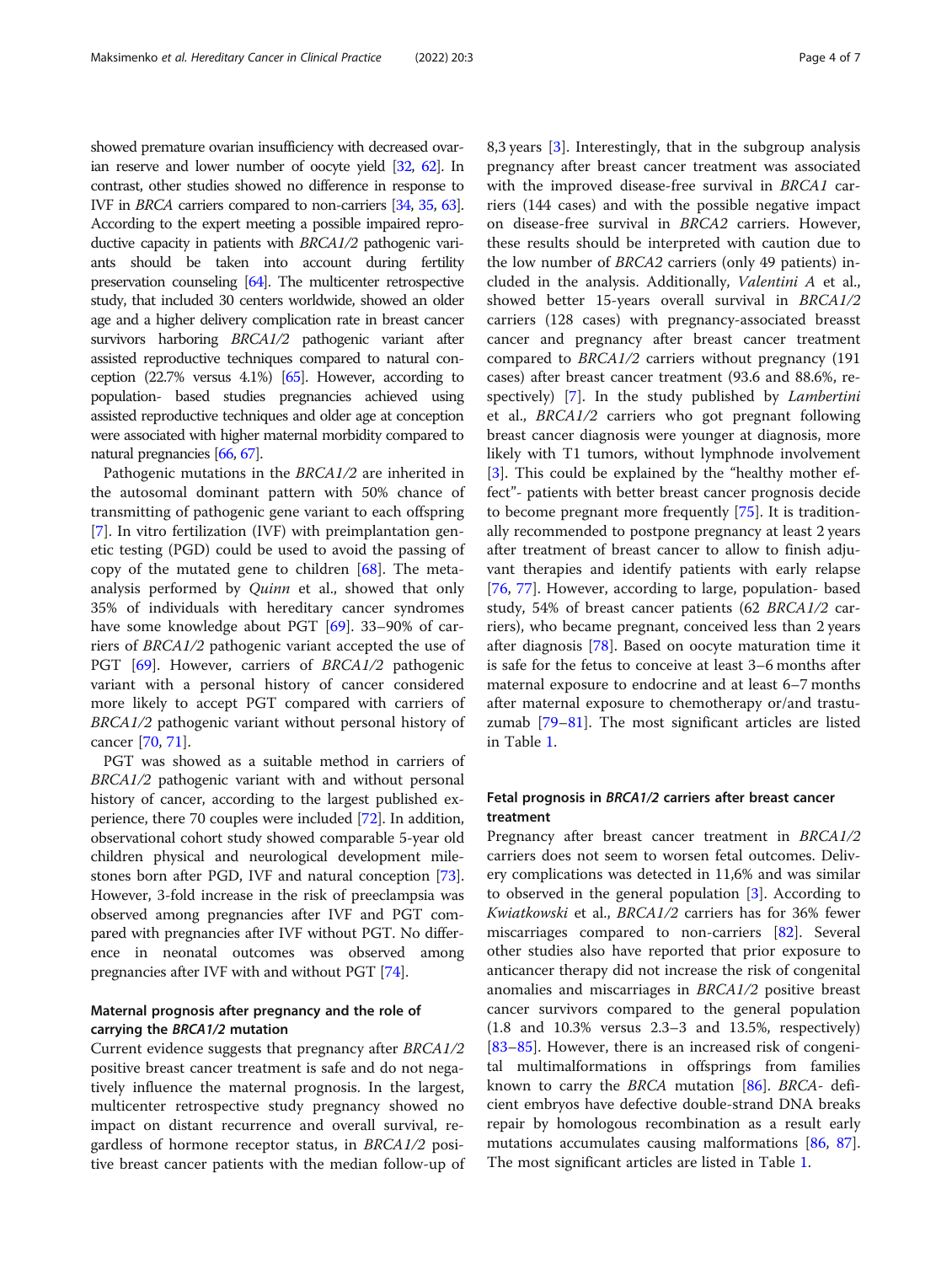# <span id="page-4-0"></span>Conclusion

Only two studies with limited number of cases have been published on the subject. According to the existing literature evidence pregnancy after therapy for breast cancer in BRCA carriers is safe for the mother and offspring, but patients' needs, oncofertility counseling and fertility-sparing strategy should be carefully planned before starting the cytotoxic treatment. Further studies are necessary to strengthen the body of evidence.

#### Acknowledgments

This research is supported (not financially) by the European Reference Network on Genetic Tumour Risk Syndromes (ERN GENTURIS)—Project ID No 739547. ERN GENTURIS is partly co-funded by the European Union within the framework of the Third Health Programme "ERN-2016—Framework Partnership Agreement 2017–2021.

#### Authors' contributions

All the authors have reviewed the literature and contribute to the review. All authors read and approved the final manuscript.

#### Funding

No funding.

Availability of data and materials Not applicable

# Declarations

Ethics approval and consent to participate Not applicable.

#### Consent for publication

Not applicable.

#### Competing interests

The authors declare that they have no competing interest.

#### Author details

<sup>1</sup>Institute of Oncology, Riga Stradiņš University, Riga, Latvia. <sup>2</sup>Department of Surgery, Riga Stradiņš University, Riga, Latvia. <sup>3</sup>Breast Unit, Department of Surgery, Pauls Stradins Clinical University Hospital, Riga, Latvia.

## Received: 21 September 2021 Accepted: 4 January 2022 Published online: 21 January 2022

### References

- 1. Eurostat- Home Eurostat. [https://ec.europa.eu/eurostat/web/products](https://ec.europa.eu/eurostat/web/products-eurostat-news/-/ddn-20200515-2)[eurostat-news/-/ddn-20200515-2](https://ec.europa.eu/eurostat/web/products-eurostat-news/-/ddn-20200515-2). Accessed 2 Nov 2021.
- 2. Copson ER, Maishman TC, Tapper WL, Cutress RI, Greville-Heygate S, Altman DG, et al. Germline BRCA mutation and outcome in young-onset breast cancer (POSH): a prospective cohort study. Lancet Oncol. 2018;19(2):169–80. [https://doi.org/10.1016/S1470-2045\(17\)30891-4.](https://doi.org/10.1016/S1470-2045(17)30891-4)
- 3. Lambertini M, Ameye L, Hamy A-S, Zingarello A, Poorvu PD, Carraso E, et al. Pregnancy After Breast Cancer in Patients With Germline BRCA Mutations. J Clin Oncol. 2020;38(26):3012–23.
- 4. Lambertini M, Di Maio M, Poggio F, Pagani O, Curigliano G, Del Mastro L, et al. Knowledge, attitudes and practice of physicians towards fertility and pregnancy-related issues in young BRCA-mutated breast cancer patients. Reprod BioMed Online. 2019;38(5):835–44. [https://doi.org/10.1016/j.rbmo.2](https://doi.org/10.1016/j.rbmo.2018.11.031) [018.11.031](https://doi.org/10.1016/j.rbmo.2018.11.031).
- 5. Lambertini M, Peccatori FA, Demeestere I, Amant F, Wyns C, Stukenborg J-B, et al. ESMO guidelines committee: fertility preservation and post-treatment pregnancies in post-pubertal cancer patients: ESMO clinical practice guidelines. Ann Oncol. 2020;31(12):1664–78. [https://doi.org/10.1016/j.a](https://doi.org/10.1016/j.annonc.2020.09.006) [nnonc.2020.09.006](https://doi.org/10.1016/j.annonc.2020.09.006).
- 6. Finch A, Valentini A, Greenblatt E, Lynch HT, Ghadirian P, Armel S, et al. Frequency of premature menopause in women who carry a BRCA1 or BRCA2 mutation. Fertil Steril. 2013;99(6):1724–8.
- 7. Valentini A, Lubinski J, Byrski T, Ghadirian P, Moller P, Lynch HT, et al. Hereditary breast Cancer clinical study group: the impact of pregnancy on breast cancer survival in women who carry a BRCA1 or BRCA2 mutation. Breast Cancer Res Treat. 2013;142(1):177–85. [https://doi.org/10.1007/s10549-](https://doi.org/10.1007/s10549-013-2729-1) [013-2729-1](https://doi.org/10.1007/s10549-013-2729-1).
- 8. Gudmundsdottir K, Ashworth A. The roles of BRCA1 and BRCA2 and associated proteins in the maintenance of genomic stability. Oncogene. 2006;25(43):5864–74. [https://doi.org/10.1038/sj.onc.1209874.](https://doi.org/10.1038/sj.onc.1209874)
- 9. Venkitaraman AR. Cancer susceptibility and the functions of BRCA1 and BRCA2. Cell. 2002;108(2):171–82. [https://doi.org/10.1016/S0092-8674\(02\)00615-3](https://doi.org/10.1016/S0092-8674(02)00615-3).
- 10. Titus S, Fang L, Stobezki R, Akula K, Unsal E, Jeong K, et al. Impairment of BRCA1-related DNA Double Strand Break Repair Leads to Ovarian Aging in Mice and Humans. Sci Transl Med. 2013;5(172):172ra21.
- 11. Oktay K, Turan V, Titus S, Stobezki R, Liu L. BRCA mutations, DNA repair deficiency, and ovarian aging. Biol Reprod. 2015;93(3):67. [https://doi.org/10.1](https://doi.org/10.1095/biolreprod.115.132290) [095/biolreprod.115.132290](https://doi.org/10.1095/biolreprod.115.132290).
- 12. Lin WT, Beattie M, Chen L-M, Oktay K, Crawford SL, Gold EB, et al. Comparison of age at natural menopause in BRCA1/2 mutation carriers with a non-clinic-based sample of women in northern California. Cancer. 2013; 119(9):1652–9. [https://doi.org/10.1002/cncr.27952.](https://doi.org/10.1002/cncr.27952)
- 13. Collins IM, Milne RL, McLachlan SA, Friedlander M, Hickey M, Weideman PC, et al. Do BRCA1 and BRCA2 mutation carriers have earlier natural menopause than their noncarrier relatives?: results from the Kathleen Cuningham Foundation consortium for research into familial breast Cancer. J Clin Oncol. 2013;31(31):3920–5. [https://doi.org/10.1200/JCO.2013.49.3007.](https://doi.org/10.1200/JCO.2013.49.3007)
- 14. Tung NM, Boughey JC, Pierce LJ, Robson ME, Bedrosian I, Dietz JR, et al. Management of Hereditary Breast Cancer: American Society of Clinical Oncology, American Society for Radiation Oncology, and Society of Surgical Oncology guideline. J Clin Oncol. 2020;38(18):2080–106. [https://doi.org/1](https://doi.org/10.1200/JCO.20.00299) [0.1200/JCO.20.00299.](https://doi.org/10.1200/JCO.20.00299)
- 15. Balmana J, Diez O, Rubio IT, Cardoso F. Esmo Guidelines Working Group: BRCA in breast cancer: ESMO Clinical Practice Guidelines. Ann Oncol. 2011; 22(Suppl 6):vi31–4.
- 16. Bayraktar S, Glück S. Systemic therapy options in BRCA mutation-associated breast cancer. Rev Breast Cancer Res Treat. 2012;135(2):355–66. [https://doi.](https://doi.org/10.1007/s10549-012-2158-6) [org/10.1007/s10549-012-2158-6](https://doi.org/10.1007/s10549-012-2158-6).
- 17. NCCN Clinical practice guidelines in oncology (NCCN guidelines). Breast cancer Version 5. 2021. [https://www.nccn.org/professionals/physician\\_gls/](https://www.nccn.org/professionals/physician_gls/pdf/breast.pdf/) [pdf/breast.pdf/](https://www.nccn.org/professionals/physician_gls/pdf/breast.pdf/). Accessed July 28, 2021.
- 18. Hahnen E, Lederer B, Hauke J, Loibl S, Krober S, Scheeweiss A, et al. Germline Mutation Status, Pathological Complete Response, and Disease-Free Survival in Triple-Negative Breast Cancer: Secondary Analysis of the GeparSixto Randomized Clinical Trial. JAMA Oncol. 2017;3(10):1378–85.
- 19. Loibl S, O'Shaughnessy J, Untch M, Sikov WM, Rugo HS, MD MK, et al. Addition of the PARP inhibitor veliparib plus carboplatin or carboplatin alone to standard neoadjuvant chemotherapy in triple-negative breast cancer (BrighTNess): a randomised, phase 3 trial. Lancet Oncol. 2018;19(4): 497–509. [https://doi.org/10.1016/S1470-2045\(18\)30111-6](https://doi.org/10.1016/S1470-2045(18)30111-6).
- 20. Byrski T, Huzarski T, Dent R, Marczyk E, Jasiowka M, Gronwald J, et al. Pathologic complete response to neoadjuvant cisplatin in BRCA1-positive breast cancer patients. Clin Trial Breast Cancer Res Treat. 2014;147(2):401–5. [https://doi.org/10.1007/s10549-014-3100-x.](https://doi.org/10.1007/s10549-014-3100-x)
- 21. Tung N, Arun B, Hacker MR, Hofstatter E, Toppmeyer DL, Isakoff SJ, et al. TBCRC 031: randomized phase II study of neoadjuvant cisplatin versus doxorubicin-cyclophosphamide in germline BRCA carriers with HER2 negative breast Cancer (the INFORM trial). J Clin Oncol. 2020;38(14):1539–48. <https://doi.org/10.1200/JCO.19.03292>.
- 22. Soleimani R, Heytens E, Darzynkiewicz Z, Oktay K. Mechanisms of chemotherapy-induced human ovarian aging: double strand DNA breaks and microvascular compromise. Aging. 2011;3(8):782–93. [https://doi.org/10.1](https://doi.org/10.18632/aging.100363) [8632/aging.100363.](https://doi.org/10.18632/aging.100363)
- 23. Bedischi G, Navaroo PA, Oktay K. Chemotherapy-induced damage to ovary: mechanisms and clinical impact. Future Oncol. 2016;12(20):2333–44. [https://](https://doi.org/10.2217/fon-2016-0176) [doi.org/10.2217/fon-2016-0176](https://doi.org/10.2217/fon-2016-0176).
- 24. Kalich-Philosoph L, Roness H, Carmely A, Fishel-Bartal M, Ligunsky H, Paglin S, et al. Cyclophosphamide triggers follicle activation and "burnout"; AS101 prevents follicle loss and preserves fertility. Sci Transl Med. 2013;5(185): 185ra62.
- 25. Tutt NJA, Garber JE, Kaufman B, Viale G, Fumagalli D, Rastogi P, et al. Olymoi A Clincial Trial Steering Committee and Investigators: Adjuvant Olaparib for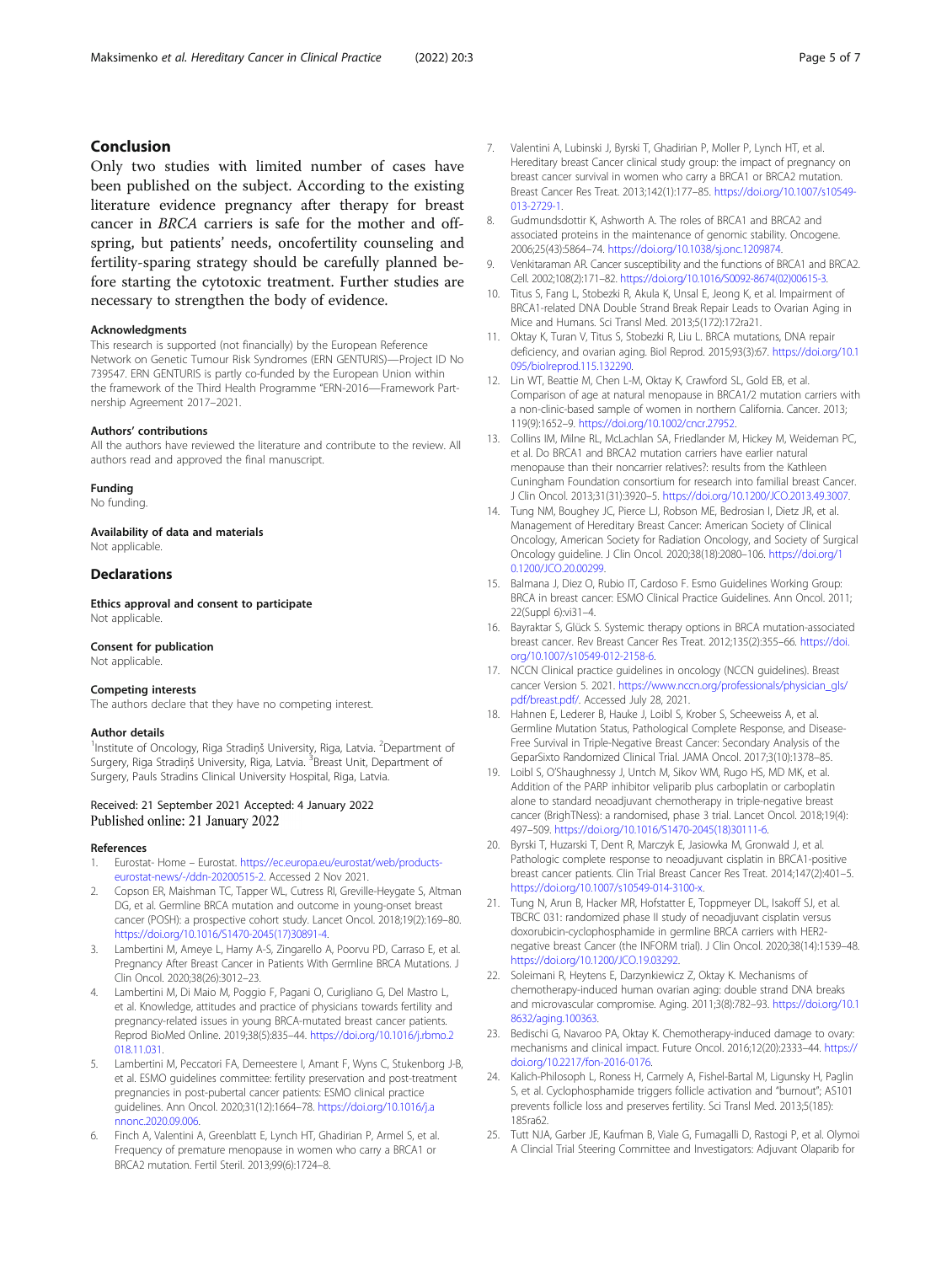<span id="page-5-0"></span>Patients with BRCA1- or BRCA2-Mutated Breast Cancer. N Engl J Med. 2021; 384(25):2394–405.

- 26. Goulooze SA, Cohen AF, Rissmann R. Olaparib. Br J Clin Pharmacol. 2016; 81(1):171–3. [https://doi.org/10.1111/bcp.12761.](https://doi.org/10.1111/bcp.12761)
- 27. Tentori L, Lacal PM, Muzi A, Dorio AS, Leonetti C, Scarsella C, et al. Poly (ADP-ribose) polymerase (PARP) inhibition or PARP-1 gene deletion reduces angiogenesis. Eur J Cancer. 2007;43(14):2124–33. [https://doi.org/10.1016/j.](https://doi.org/10.1016/j.ejca.2007.07.010) [ejca.2007.07.010](https://doi.org/10.1016/j.ejca.2007.07.010).
- 28. Rajesh M, Mukhopadway P, Godlewski G, Batkai S, Hasko G, Liaudet L, et al. Poly (ADP-ribose) polymerase inhibition decreases angiogenesis. Biochem Biophys Res Commun. 2006;350(4):1056–62. [https://doi.org/10.1016/j.bbrc.2](https://doi.org/10.1016/j.bbrc.2006.09.160) [006.09.160](https://doi.org/10.1016/j.bbrc.2006.09.160).
- 29. Bruno JB, Matos MHT, Chaves RN, Chelestino JJH, Saraiva MVA, Verde-Lima IB, et al. Angiogenic factors and ovarian follicle development. Anim Reprod. 2009;6(2):371–9.
- 30. Nakamura K, Takae S, Shiraishi E, Shinya K, Igualda AJ, Suzuki N. Poly (ADPribose) polymerase inhibitor exposure reduces ovarian reserve followed by dysfunction in granulosa cells. Sci Rep. 2020;10(1):17058. [https://doi.org/10.1](https://doi.org/10.1038/s41598-020-74087-9) [038/s41598-020-74087-9.](https://doi.org/10.1038/s41598-020-74087-9)
- 31. Oktay KH, Bedoschi G, Goldfarb SB, Taylan E, Titus S, Palomaki GE, et al. Increased chemotherapy-induced ovarian reserve loss in women with germline BRCA mutations due to oocyte deoxyribonucleic acid double strand break repair deficiency. Fertil Steril. 2020;113(6):1251–60. [https://doi.](https://doi.org/10.1016/j.fertnstert.2020.01.033) [org/10.1016/j.fertnstert.2020.01.033.](https://doi.org/10.1016/j.fertnstert.2020.01.033)
- 32. Porcu E, Cillo GM, Cipriani L, Sacilotto F, Notarangelo L, Damiano G, et al. Impact of BRCA1 and BRCA2 mutations on ovarian reserve and fertility preservation outcomes in young women with breast cancer. J Assist Reprod Genet. 2020;37(3):709–15. [https://doi.org/10.1007/s10815-019-01658-9.](https://doi.org/10.1007/s10815-019-01658-9)
- 33. Son KA, Lee DY, Choi D. Association of BRCA mutations and anti-müllerian hormone level in young breast Cancer patients. Front Endocrinol (Lausanne). 2019;10:235. [https://doi.org/10.3389/fendo.2019.00235.](https://doi.org/10.3389/fendo.2019.00235)
- 34. Lambertini M, Goldrat O, Ferreira AR, Dechene J, Azim HA Jr, Desir J, et al. Reproductive potential and performance of fertility preservation strategies in BRCA-mutated breast cancer patients. Ann Oncol. 2018;29(1):237–43. [https://doi.org/10.1093/annonc/mdx639.](https://doi.org/10.1093/annonc/mdx639)
- 35. Gunnala V, Fields J, Irani M, D'Angelo D, Xu K, Schattman G. BRCA carriers have similar reproductive potential at baseline to noncarriers: comparisons in cancer and cancer-free cohorts undergoing fertility preservation. Fertil Steril. 2019;111(2):363–71. <https://doi.org/10.1016/j.fertnstert.2018.10.014>.
- 36. Lambertini M, Olympios N, Lequesne J, Calbrix C, Fontanilles M, Loeb A, et al. Impact of Taxanes, endocrine therapy, and deleterious germline BRCA mutations on anti-müllerian hormone levels in early breast Cancer patients. Front Oncol. 2019;9:575. [https://doi.org/10.3389/fonc.2019.00575.](https://doi.org/10.3389/fonc.2019.00575)
- 37. Grynberg M, Dagher Hayeck B, Papanikolaou EG, Sifer C, Sermondade N, Sonigo C. BRCA1/2 gene mutations do not affect the capacity of oocytes from breast cancer candidates for fertility preservation to mature in vitro. Hum Reprod. 2019;34(2):374–9. <https://doi.org/10.1093/humrep/dey358>.
- 38. Denis-Laroque L, Drouet Y, Plotton Y, Chopin N, Bonadona V, Lornage J, et al. Anti-müllerian hormone levels and antral follicle count in women with a BRCA1 or BRCA2 germline pathogenic variant: a retrospective cohort study. Breast. 2021;59:239–47. [https://doi.org/10.1016/j.breast.2021.07.010.](https://doi.org/10.1016/j.breast.2021.07.010)
- 39. Paluch-Shimon CF, Sessa C, Balmana J, Cardoso MJ, Gilbert F, Senkus E. Prevention and screening in BRCA mutation carriers and other breast/ ovarian hereditary cancer syndromes: ESMO clinical practice guidelines for cancer prevention and screening. Ann Oncol. 2016;27(suppl 5):v103–10. [https://doi.org/10.1093/annonc/mdw327.](https://doi.org/10.1093/annonc/mdw327)
- 40. Kuchenbaecker KB, Hopper JL, Barnes DR, Phillips K-A, Mooij TM, Roos-Blom M-J, et al. Risks of Breast, Ovarian, and Contralateral Breast Cancer for BRCA1 and BRCA2 Mutation Carriers. JAMA. 2017;317(23):2402–16.
- 41. Metcalfe KA, Lynch HT, Ghadirian P, Tung N, Olivotto IA, Foulkes WD, et al. The risk of ovarian cancer after breast cancer in BRCA1 and BRCA2 carriers. Gynecol Oncol. 2005;96(1):222–6. [https://doi.org/10.1016/j.ygyno.2004.09.039.](https://doi.org/10.1016/j.ygyno.2004.09.039)
- 42. Rodriguez-Wallberg KA, Oktay K. Fertility preservation in women with breast cancer. Clin Obstet Gynecol. 2010;53(4):753–62. [https://doi.org/10.1097/GRF.](https://doi.org/10.1097/GRF.0b013e3181f96e00) [0b013e3181f96e00](https://doi.org/10.1097/GRF.0b013e3181f96e00).
- 43. Kyo S, Ishikawa N, Nakamura K, Nakayama K. The fallopian tube as origin of ovarian cancer: change of diagnostic and preventive strategies. Cancer Med. 2020;9(2):421–31. [https://doi.org/10.1002/cam4.2725.](https://doi.org/10.1002/cam4.2725)
- 44. Holman LL, Friedman S, Daniels MS, Sun CC, Lu KH. Acceptability of prophylactic salpingectomy with delayed oophorectomy as risk-reducing

surgery among BRCA mutation carriers. Gynecol Oncol. 2014;133(2):283–6. [https://doi.org/10.1016/j.ygyno.2014.02.030.](https://doi.org/10.1016/j.ygyno.2014.02.030)

- 45. Harmsen MG, Arts-de Jong M, Hoogerbrugge N, Maas AHEM, Prins JB, Bulten J, et al. Early salpingectomy (TUbectomy) with delayed oophorectomy to improve quality of life as alternative for risk-reducing salpingo-oophorectomy in BRCA1/2 mutation carriers (TUBA study): a prospective non-randomised multicentre study. BMC Cancer. 2015;15:593.
- 46. Center MAC. WISP: women choosing surgical prevention. 2017. [https://wisp.](https://wisp.mdanderson.org/) [mdanderson.org/](https://wisp.mdanderson.org/). Accessed July 28, 2021.
- 47. Medicine USNLO. NCT019077. 2017. https://www.clinicaltrials.gov/ct2/show/ NCT01907789?term=NCT01907789&rank=1. Accessed July 28, 2021.
- 48. Medicine USNLO. NCT01608074. 2017. [https://www.clinicaltrials.gov/ct2/](https://www.clinicaltrials.gov/ct2/show/NCT01608074?term=NCT01608074&rank=1) [show/NCT01608074?term=NCT01608074&rank=1.](https://www.clinicaltrials.gov/ct2/show/NCT01608074?term=NCT01608074&rank=1) Accessed July 28, 2021.
- 49. Arecco L, Perachino M, Danassi A, Massalena L, Soldato D, Vaoolme G, et al. Burning questions in the Oncofertility counseling of young breast Cancer patients. Breast Cancer (Auckl). 2020;14:1178223420954179. [https://doi.org/1](https://doi.org/10.1177/1178223420954179) [0.1177/1178223420954179](https://doi.org/10.1177/1178223420954179).
- 50. Cakmak H, Katz A, Cedars MI, Rosen MP. Effective method for emergencyfertility preservation: random-start controlled ovarian stimulation. Fertil Steril. 2013;100(6): 1673–80. <https://doi.org/10.1016/j.fertnstert.2013.07.1992>.
- 51. Nakasuji T, Kawai K, Ishikawa T, Teraoka K, Takeuchi S, Miyagawa T, et al. Random-start ovarian stimulation with aromatase inhibitor for fertility preservation in women with Japanese breast cancer. Reprod Med Biol. 2019; 18(2):167–72. <https://doi.org/10.1002/rmb2.12263>.
- 52. Zhang X, Niu J, Che T, Zhu Y, Zhang H, Qu J. Fertility preservation in BRCA mutation carriers-efficacy and safety issues: a review. Rev Reprod Biol Endocrinol. 2020;18(1):11. [https://doi.org/10.1186/s12958-019-0561-0.](https://doi.org/10.1186/s12958-019-0561-0)
- 53. Kim J, Turan V, Oktay K. Long-term safety of Letrozole and gonadotropin stimulation for fertility preservation in women with breast Cancer. J Clin Endocrinol Metab. 2016;101(4):1364–71. [https://doi.org/10.1210/jc.2015-3878.](https://doi.org/10.1210/jc.2015-3878)
- 54. Mitwally FMM, Bhakoo HS, Crickard K, Sullivan MW, Batt RE, Yeh J, et al. Estradiol production during controlled ovarian hyperstimulation correlates with treatment outcome in women undergoing in vitro fertilization-embryo transfer. Fertil Steril. 2006;86(3):588–96. [https://doi.org/10.1016/j.fertnstert.2](https://doi.org/10.1016/j.fertnstert.2006.02.086) [006.02.086](https://doi.org/10.1016/j.fertnstert.2006.02.086).
- 55. Lambertini M, Ceppi M, Poggio F, Peccatori FA, Azim HA, Ugolini D, et al. Ovarian suppression using luteinizing hormone-releasing hormone agonists during chemotherapy to preserve ovarian function and fertility of breast cancer patients: a meta-analysis of randomized studies. Ann Oncol. 2015; 26(12):2408–19. [https://doi.org/10.1093/annonc/mdv374.](https://doi.org/10.1093/annonc/mdv374)
- 56. Lambertini M, Boni L, Michelotti A, Gamucci T, Scotto T, Gori S, et al. Ovarian suppression with Triptorelin during adjuvant breast Cancer chemotherapy and long-term ovarian function, pregnancies, and diseasefree survival: a randomized clinical trial. JAMA. 2015;314(24):2632–40. [https://](https://doi.org/10.1001/jama.2015.17291) [doi.org/10.1001/jama.2015.17291](https://doi.org/10.1001/jama.2015.17291).
- 57. Leonard RCF, Adamson DJA, Bertelli G, Mansi J, Yellowlees A, Dunlop J, et al. Anglo Celtic collaborative oncology group and National Cancer Research Institute Trialists: GnRH agonist for protection against ovarian toxicity during chemotherapy for early breast cancer: the Anglo Celtic group OPTION trial. Ann Oncol. 2017;28(8):1811–6. [https://doi.org/10.1093/annonc/mdx184.](https://doi.org/10.1093/annonc/mdx184)
- 58. Moore HCF, Unger JM, Phillips K-A, Boyle F, Hitre E, Moseley A, et al. Final analysis of the prevention of early menopause study (POEMS)/SWOG intergroup S0230. J Natl Cancer Inst. 2019;111(2):210–3. [https://doi.org/10.1](https://doi.org/10.1093/jnci/djy185) [093/jnci/djy185](https://doi.org/10.1093/jnci/djy185).
- 59. Blondeaux E, Massarotti C, Fontana V, Poggio F, Arecco L, Fregatti P, et al. The PREgnancy and FERtility (PREFER) Study Investigating the Need for Ovarian Function and/or Fertility Preservation Strategies in Premenopausal Women With Early Breast Cancer. Front Oncol. 2021;11:690320. [https://doi.](https://doi.org/10.3389/fonc.2021.690320) [org/10.3389/fonc.2021.690320](https://doi.org/10.3389/fonc.2021.690320).
- 60. Lambertini M, Cinquini M, Moschetti I, Peccatori FA, Anserini P, Menada MV, et al. Temporary ovarian suppression during chemotherapy to preserve ovarian function and fertility in breast cancer patients: a GRADE approach for evidence evaluation and recommendations by the Italian Association of Medical Oncology. Eur J Cancer. 2017;71:25–33. [https://doi.org/10.1016/j.](https://doi.org/10.1016/j.ejca.2016.10.034) [ejca.2016.10.034](https://doi.org/10.1016/j.ejca.2016.10.034).
- 61. Oktay K, Kim JY, Barad D, Babayev SN. Association of BRCA1 mutations with occult primary ovarian insufficiency: a possible explanation for the link between infertility and breast/ovarian Cancer risks. Sci Transl Med, J Clin Oncol. 2010;28(2):240–4. [https://doi.org/10.1200/JCO.2009.24.2057.](https://doi.org/10.1200/JCO.2009.24.2057)
- 62. Turan V, Bedoschi G, Emirdar V, Moy F, Oktay K. Ovarian: ovarian stimulation in patients with Cancer: impact of Letrozole and BRCA mutations on fertility